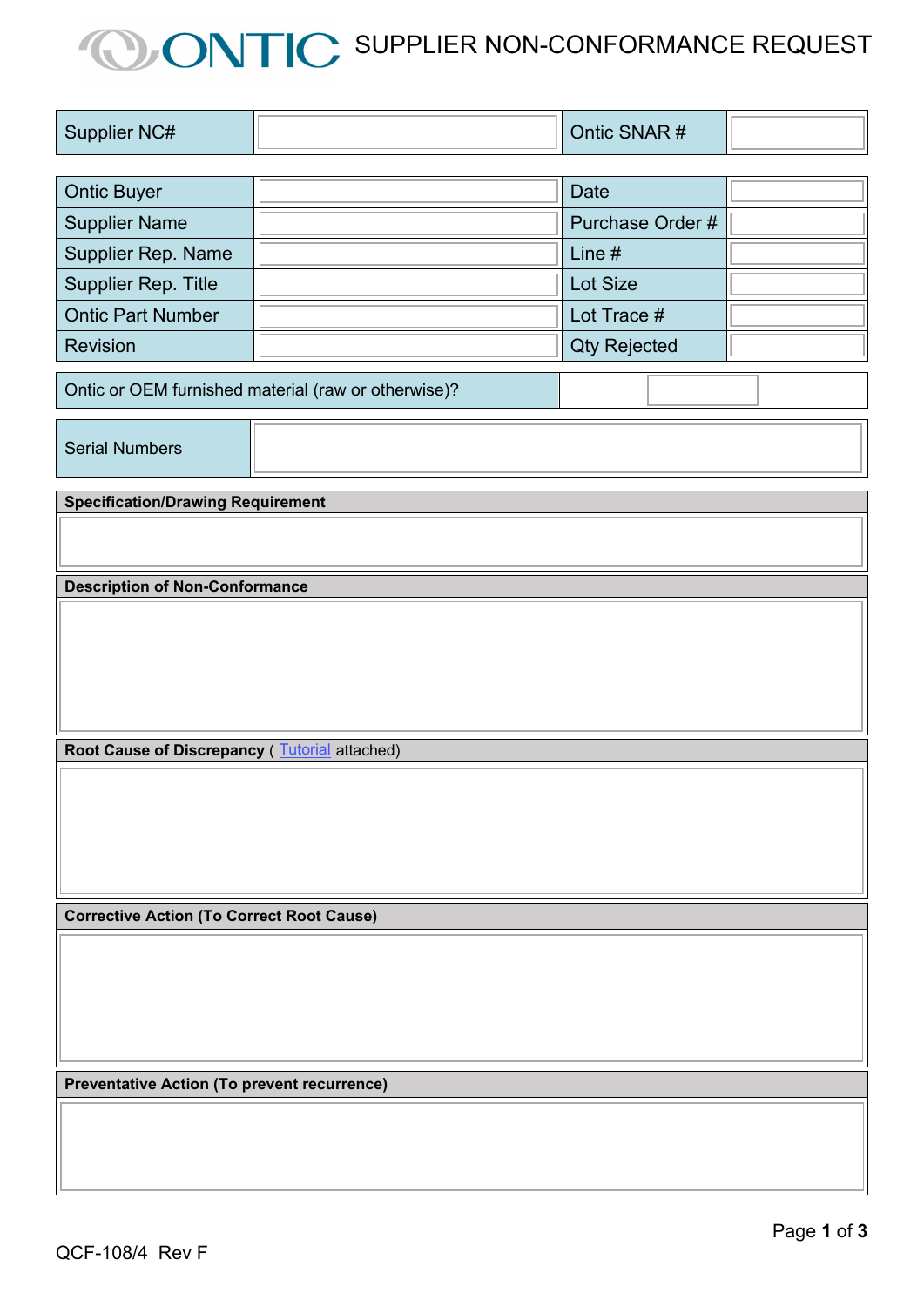## **OONTIC** SUPPLIER NON-CONFORMANCE REQUEST

| CHECKLIST MUST BE COMPLETED BY SUPPLIER                                                                                                                                                                                                                                   |  |  |  |  |
|---------------------------------------------------------------------------------------------------------------------------------------------------------------------------------------------------------------------------------------------------------------------------|--|--|--|--|
| 1. Is this a new occurrence that doesn't impact previous deliveries to<br>either Ontic or previous OEM?                                                                                                                                                                   |  |  |  |  |
| 2. If answer to Q1 is NO, you must provide Ontic with a 'Notice of Escape' letter in accordance<br>with SQAR PU-101/3 or detail previous SNAR numbers below.                                                                                                              |  |  |  |  |
|                                                                                                                                                                                                                                                                           |  |  |  |  |
| Can parts be reworked or remade to meet drawing?<br>$3_{-}$                                                                                                                                                                                                               |  |  |  |  |
| 3a. Estimated New Delivery Date                                                                                                                                                                                                                                           |  |  |  |  |
| 4. Pictures of visible effects provided (attached to email)?                                                                                                                                                                                                              |  |  |  |  |
| 5. For alternative material proposals, have you supplied the following?                                                                                                                                                                                                   |  |  |  |  |
| 5a. Evidence of obsolescence e.g. obsolescence notifications.<br>(Every effort must be made to source drawing material incl. US Standards)                                                                                                                                |  |  |  |  |
| 5b. Technical Datasheet for New Material (attached to email)?                                                                                                                                                                                                             |  |  |  |  |
| 5c. Relevant covering standard name (EN BS, ASTM etc), material grade and<br>temper? (Material Cert is acceptable)                                                                                                                                                        |  |  |  |  |
| 6. If a dimensional non-conformance, are results provided worst case?                                                                                                                                                                                                     |  |  |  |  |
| Confirm sample size for measurements provided<br>7.                                                                                                                                                                                                                       |  |  |  |  |
| 8. For Ontic owned Tooling related non-conformances, please provide, Tool #., Quote and<br>Estimated new product delivery date for correction to tooling                                                                                                                  |  |  |  |  |
| 8a. Tool Number                                                                                                                                                                                                                                                           |  |  |  |  |
| 8b. Quote (exclude VAT)                                                                                                                                                                                                                                                   |  |  |  |  |
| 8c. Estimated New Delivery Date                                                                                                                                                                                                                                           |  |  |  |  |
| Every effort has been made to meet drawing requirements and to establish, root<br>cause, corrective and preventative actions and the detail provided is a full<br>disclosure to the best of our knowledge in accordance with the requirements of<br><b>SQAR PU-101/3.</b> |  |  |  |  |
| <b>Supplier Signature</b><br><b>Date</b>                                                                                                                                                                                                                                  |  |  |  |  |

**[Setting up a Digital Signature](https://helpx.adobe.com/uk/acrobat/using/digital-ids.html)**

Note: Approved copy must accompany every shipment of affected part